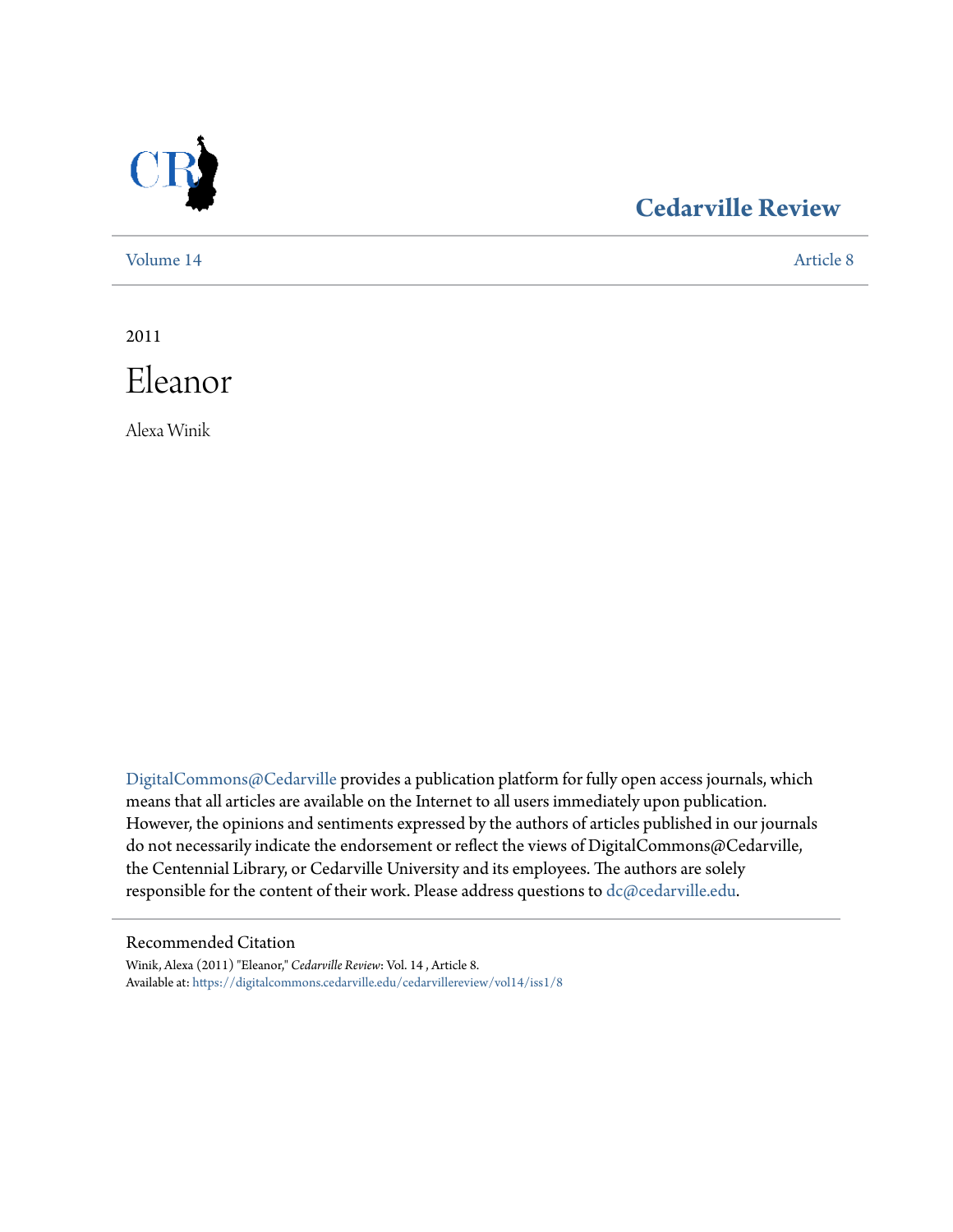# Eleanor

Browse the contents of [this issue](https://digitalcommons.cedarville.edu/cedarvillereview/vol14/iss1) of *Cedarville Review*.

### **Keywords**

Poetry

### **Creative Commons License**  $\bigcirc$  000

This work is licensed under a [Creative Commons Attribution-Noncommercial-No Derivative Works 4.0](http://creativecommons.org/licenses/by-nc-nd/4.0/) [License.](http://creativecommons.org/licenses/by-nc-nd/4.0/)

Follow this and additional works at: [https://digitalcommons.cedarville.edu/cedarvillereview](https://digitalcommons.cedarville.edu/cedarvillereview?utm_source=digitalcommons.cedarville.edu%2Fcedarvillereview%2Fvol14%2Fiss1%2F8&utm_medium=PDF&utm_campaign=PDFCoverPages)



This poetry is available in Cedarville Review: [https://digitalcommons.cedarville.edu/cedarvillereview/vol14/iss1/8](https://digitalcommons.cedarville.edu/cedarvillereview/vol14/iss1/8?utm_source=digitalcommons.cedarville.edu%2Fcedarvillereview%2Fvol14%2Fiss1%2F8&utm_medium=PDF&utm_campaign=PDFCoverPages)